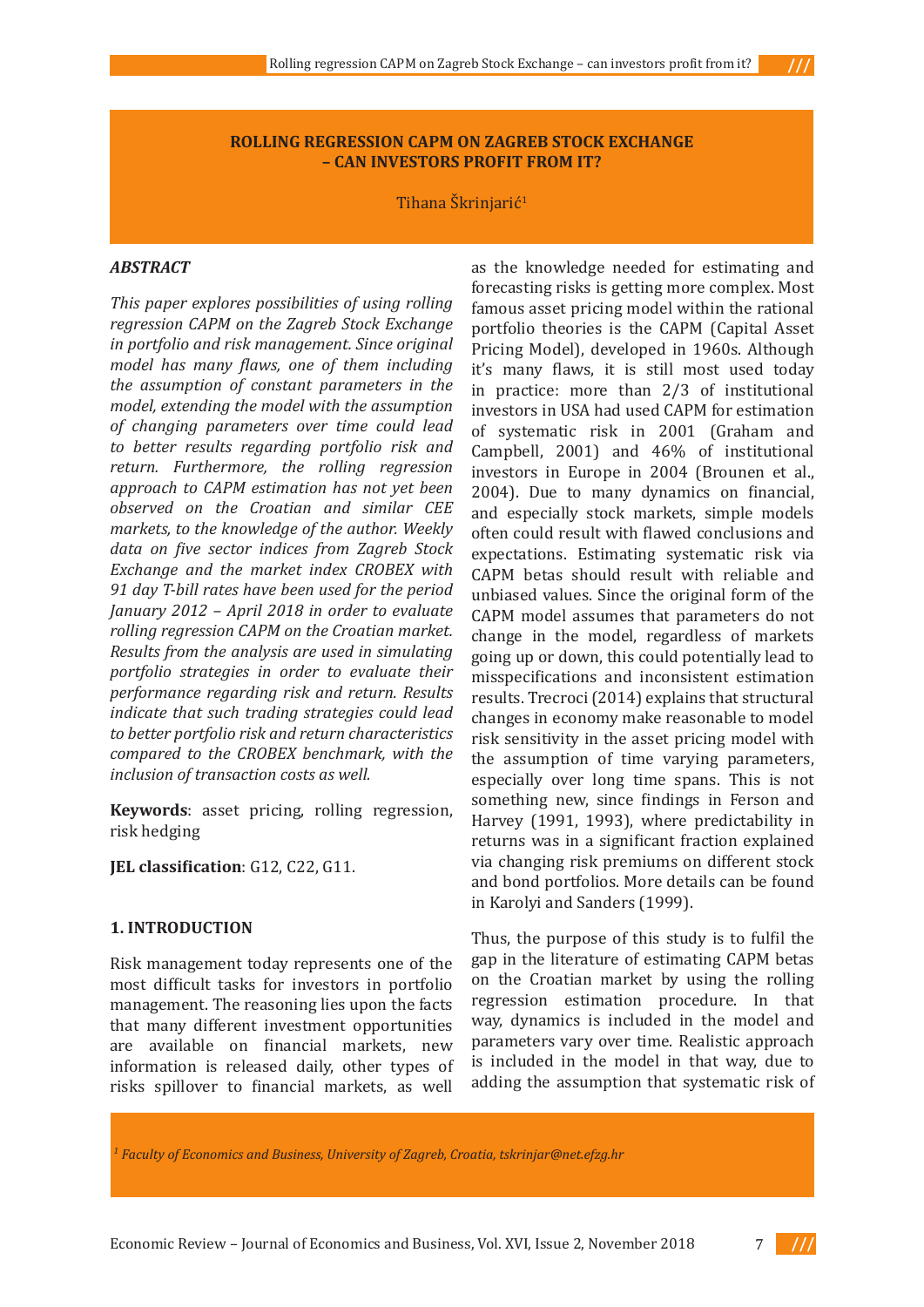a stock or sector varies over time, depending upon specific factors which influence and cause those changes. Previous methodological and empirical work had many different approaches of observing the pricing model. Some research focused on including other factors in the model itself, such as the Fama and French (1992, 1993) model, due to previous empirical findings that small capitalization stocks achieve better results compared to bigger ones (Banz 1981, Reinganum 1981) and stocks with smaller price to earnings ratios having greater returns compared to those stocks having bigger ratios (Basu, 1977). Arbitrage Pricing Theory (APT, Ross, 1976 and Chen et al. 1986) was also introduced as a response to CAPM critics, by observing macroeconomic and other factors which affects stock returns. However, Harvey et al. (2014) found in total 314 factors used in empirical research when observing APT. Newer models include the Carhart (1997) 4-factor model, Fama-French (2015, 2106) 5-factor model, etc. Since CAPM today stays the most used asset pricing model, here the paper focuses on some extensions of the original model itself. The fact that CAPM beta is not constant is a known fact for a long time now (Keim and Stambaugh, 1986; Fama and French, 1989; Chen, 1991; Jagannathan and Wang, 1996). Different approaches have been suggested over the years in order to model the changes in model parameters, such as Kalman filter (see Moonis and Shah, 2003; Mernger and Bulla, 2008), state space models (see Lettau and Ludvigson, 2001), non parametric approaches (Ferreira et al. 2011). Based upon the state of the market regarding its characteristics and investor's preferences, some approaches have advantages over other while having disadvantages at the same time (for a detailed discussion see Nieto et al. 2014). This paper follows a parsimonious approach, by exploring a simple extension of rolling estimates of the CAPM model and its parameters. This topic is not sufficiently explored on the Croatian market even today. Two main hypothesis of the research are as follows. First one assumes that CAPM parameters are varying over time and the second assumes that using results from rolling regression estimates of CAPM parameters enhances portfolio management. The rest of the paper is as follows. Second section deals with previous related research. Third section describes the methodology used in the fourth, empirical section of the paper. The last section concludes the research.

### **2. PREVIOUS RELATED RESEARCH**

Empirical evaluation of the CAPM model has been in spotlight for many decades in the foreign literature, and approximately 15 years on the Croatian market. Since the literature is numerous, here the focus is on the related research regarding the methodology in this study, as well as similar markets and previous studies of the Croatian market.

First group of papers which explored pricing models on the Zagreb Stock Exchange (ZSE) were Fruk and Huljak (2003), Perković (2011), Džaja and Aljinović (2013), Tomić (2013) and Odobašić et al. (2014). These papers are grouped in a coherent group due to their approach of empirical testing. All of them observe the original CAPM model, by focusing on mostly liquid stocks on ZSE and apply least squares method of estimation. The conclusions of these papers are the same: authors question the usage of original model betas as measure of systematic risk. The second group of papers includes trying to solve some of the problems of the original models. Here, the following research can be included: Škrinjarić (2014, 2015a, 2015b, 2018), Škrinjarić and Slišković (2018). Škrinjarić (2014) introduced regime switching methodology in order to estimate a CAPM model for bull and bear market respectively. Author concluded that results were economically and statistically significant. Škrinjarić (2015a) estimated bivariate GARCH models in order to obtain changing betas for sector indices on ZSE. This model introduced a feedback from individual returns to the stock market return alongside changing betas. Extended analysis of the previous research was done in Škrinjarić (2015b), where sector indices (for the time span 2013-2015) were extensively analyzed via bivariate GARCH models for changing betas, Value at Risks and several performance measures (such as Sharpe and Treynor ratios) in order to have better portfolio selection over time, both for the conservative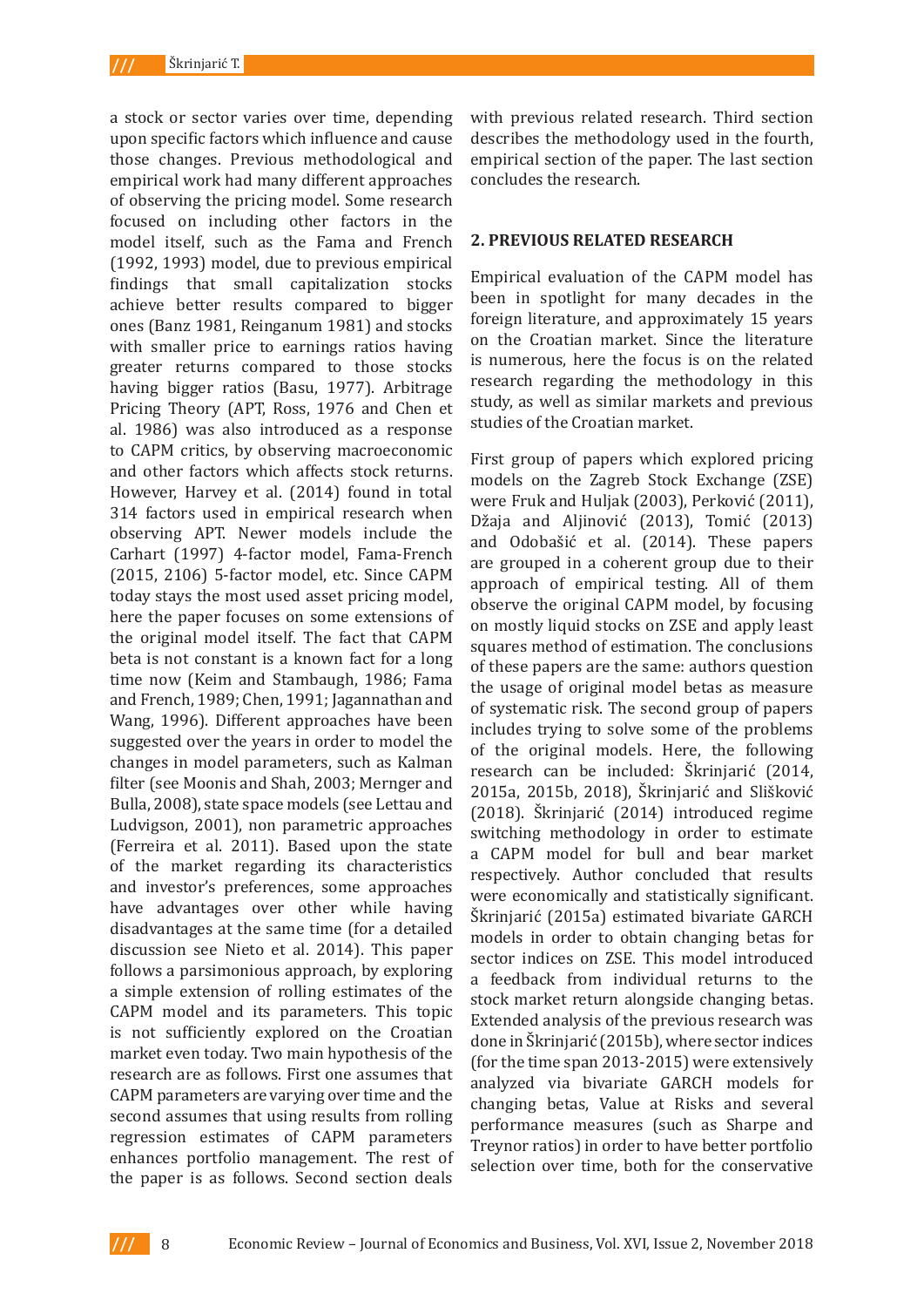and aggressive investors. Škrinjarić (2018) was an even more extensive research on the whole financial market in Croatia (including stock, bond, exchange rates and sector indices on ZSE) via regime switching methodology. Only the CAPM modelling results will be reported here. Two regimes were found to be significant for all of the sectors on ZSE in the observed period (February 2013 – March 2017); industry and construction sector were found to be most aggressive regarding betas in both regimes; and forecasting by using regime switching models was more accurate compared to non switching models. Škrinjarić and Slišković (2018) focused on the pitfalls of the static CAPM as well. Authors observed possibilities of the quantile regression approach of evaluating CAPM betas and found the same sectors to be aggressive as previous mentioned research on ZSE. Conclusions of this research included facts that there exist some potentials of including quantile regression methodology in investment strategies. Thus, it can be seen that although the Croatian stock market has been researched within asset pricing models to some extent, only in the last few years is the analysis being deepened a bit further. Many other questions are left unanswered.

Other related studies which do not focus on the Croatian market are those who apply the methodology used in this research. The following papers are included in this group. Fama and French (1997) estimated rolling regression with 60-month window length CAPM and 3-factor models for 48 valueweighted industry portfolios (in the period July 1963 until December 1994) in USA and found that factor sensitivities vary over time in such a way that it is very difficult to estimate the cost of capital of firms and industries. An overview of other early work is given and discussed in Groenewold and Fraser (1999). Some reasoning for time variation of betas in pricing models is found in Lettau and Ludvigson (2001) and Petkova and Zhang (2003) where it is shown that positive unconditional alphas from pricing models are result of variation in business cycles in the economy. Ang and Chen (2005) based upon their extensive study concluded; among other, that rolling betas provide insights into the autocorrelation and the error of the true

conditional beta data generating process. Petkova and Zhang (2005) on a sample of monthly data (January 1927 – December 2000) estimate the conditional betas in the asset pricing models via rolling regression and found that value betas are positively correlated with the expected risk premium whilst growth betas in the model are negatively correlated with the risk premium, i.e. existence of asymmetric betas was found. Based upon 60 years of data, Franzoni (2006) found that market betas have declined over the decades for approximately 75%, due to state of the economy as a whole. Author used monthly data (time span: 1926- 2000, US data) and rolling regression approach when estimating pricing models and found a 30% value premium when allowing for beta to vary over time. Ang and Chen (2007) conclude based upon the study on the US market (1926- 1963) that CAPM captured the value premium of stocks when allowing for time variation in the beta, while Gregory and Michou (2009) compared several pricing models on the UK market (CAPM alongside the 3-factor, 4-factor and the conditional versions of models) and found that the rolling window (overlapping 60-months) estimates of CAPM beta predict returns no worse than those retrieved from complex models. Bajpai and Sharma (2015) focused on the Indian market (January 2004 – December 2013) and used rolling regression CAPM with 3-year windows. Results indicated that this model can be used on the observed market to evaluate cost of equity. Costa et al. (2014) evaluated 36-month rolling CAPM and Carhart (1997) models on the Australian market (for the period from January 2004 until December 2012) and found significant time variations in alphas and factor loadings in both models. Authors suggest using such approach when evaluating equity fund performance. All of this previous research resulted with conclusions of time varying risk premium on different stock markets, with the focus mostly being on the more developed market. This is why a gap in literature still exists regarding small, illiquid markets such as the Croatian one. Up until writing this research, no similar study was found for other CEE and South European markets as well, meaning that this study can provide contributions in this area.



 $111$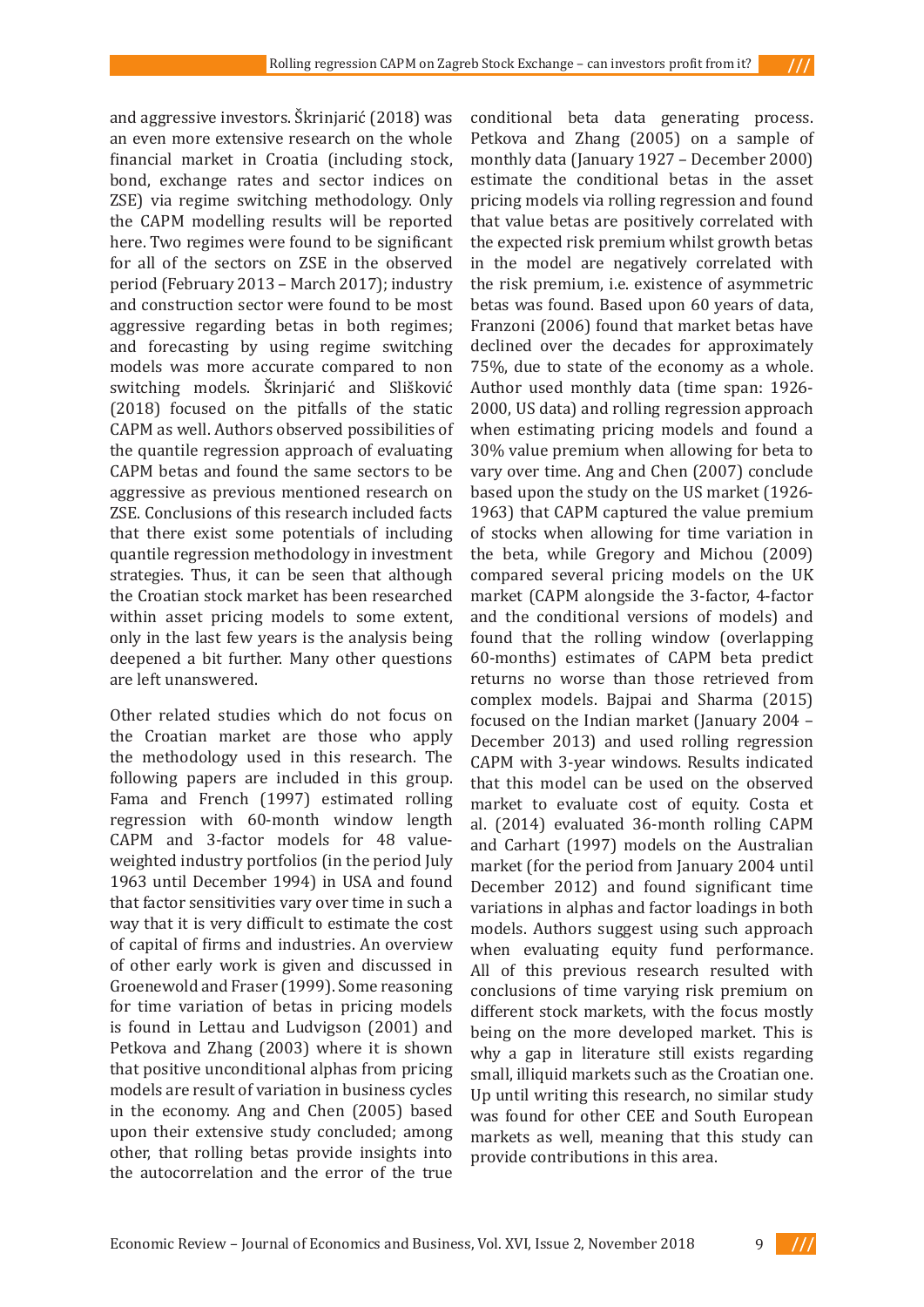#### **3. METHODOLOGY**

Seminal work of (Sharpe 1964, Lintner 1965, Treynor 1961, 1962, Mossin 1966) has developed the simple Capital Asset Pricing Model (CAPM) in the following time series regression form:

$$
r_{i,t} - r_{f,t} = \alpha_i + \beta_i \left( r_{M,t} - r_{f,t} \right) + \varepsilon_{i,t}, \qquad (1)
$$

where  $r_{i,t}$  denotes return on the *i*-th stock, portfolio, sector, investment fund, etc. at date  $t$ ; of the model itself  $r_{f,t}$  return on the risk-free rate at date *t*;  $r_{M,t}$  the market return at date  $t$ ; with  $\alpha$ <sub>i</sub> denoting the Jensen's (1967) alpha and β*<sup>i</sup>* the measure of the systematic risk.  $\varepsilon_i$ , denotes the error term of the model. As it can be seen from equation (1), it is assumed that parameters alpha and beta do not change over time, regardless if the markets undergo bull or bear periods. The model is based upon same assumptions as the Markowitz (1952) model, with the additional assumption of the risk free rate at which all investors can lend and borrow additional funds. When using least squares for estimation of (1), Newey-West (1987) corrections of standard errors can be used if problems of autocorrelation and heteroskedasticity of return series and error term exist. This is more a rule than exception when observing financial time series. Rolling (1997) as well. regression of the model  $(1)$  is in the following form: gardiess if the markets – model is estimated in the following form:<br>serieds – The model is  $\alpha$  additional assumption  $\alpha$  the return of each step is estimated on the first step and the value of  $\alpha$ 

$$
r_{i,t} - r_{f,t} = \alpha_{i,\tilde{t}} + \beta_{i,\tilde{t}} \left( r_{M,t} - r_{f,t} \right) + \varepsilon_{i,t}, \quad (2)
$$
  
For the purpose of the empirical analysis,

where alpha and beta are assumed to be timevarying over a certain time span. In that way, by choosing the length of the rolling window in order to estimate (2), dynamics is included in the analysis. Investors have to make decisions on a daily basis, thus giving them detailed information with dynamic estimation could result with better portfolio management over time. There are several approaches to choose windows in order to estimate model (2): fixed window can be used when the number of observations is fixed in each window, so construction, touris model (2) is estimated on a specific number of windows with equal lengths. This can be done with overlapping of those windows or by choosing the step size to be equal to the length of the window in order for them to not overlap. Second approach is to anchor the starting date at the start and for every step size chosen; the

initial window grows (making this recursive rolling estimation). Rolling regression and harpe 1964, Lintner other types of rolling statistics, their estimation  $\frac{162}{120}$ , Mossin 1966) has procedure and interpretations can be found in, Lapital Asset Pricing e.g. Zivot and Wang (2006) or Stock and Watson (2011). to be the series  $(2011)$ .

Any asset pricing model can be evaluated additionally via Fama-MacBeth (1973) procedure, in order to test the assumptions of the model itself regarding the linear relationship between stock return and risk and ; with  $\alpha_i$  denoting the the risk aversion of investors. The procedure d  $\beta$ <sub>i</sub> the measure of the is as follows. In the first step, model (1) is es the error term of the estimated for every stock (sector, portfolio, i from equation  $(1)$ , it etc.) and estimated betas are extracted from ters alpha and beta do the model. In the second step, a cross-section is to anchor the starting date at the starting date at the start and for every step size chosen; the initial window  $\alpha$  $r_{M,t} - r_{f,t}$  +  $\varepsilon_{i,t}$ , (1) Any asset pricing model can be evaluated additionally via faina macbers (1970)<br>in on the i-th stock procedure in order to test the assumptions

$$
r_i - r_f = a_i + b_i \hat{\beta}_i + u_i, \qquad (3)
$$

where the return of each stock is estimated on the beta from the first step and the value in the significance of *b* is found to be parameter  $\frac{1}{2}$  is  $\frac{1}{2}$  in the parameter  $\frac{1}{2}$  in the betas from the first step and the value and rands. When doing  $\frac{1}{2}$  and significance of  $b_i$  is observed. If parameter as of standard errors  $b_i$  is found to be positive and significant in the model, this implies that a positive risk-return turn series and error relationship exists on a market. More details on this procedure can be found in Campbell et al. (1997) as well.

# **4. EMPIRICAL RESULTS AND DISCUSSION**

 $\sum_{i=1}^{M,n}$  analysis, For the purpose of the empirical analysis, e assumed to be time- weekly data on five sector indices was collected ime span. In that way, from the Zagreb Stock Exchange (2018), as f the rolling window in well as the stock market index CROBEX for ynamics is included in the period January 2012 until April 2018. ave to make decisions Moreover, weekly data on return series on 91 day Treasury bills has been collected from the Ministry of Finance (2018) in order to calculate excess return series for each sector. In the rest of the transaction costs in the study for the study for the study for the study for the study for the study for the study for the study for the study for the study for the approaches to choose of the section, the following notations are used estimate model  $(2)$ : for the five indices, i.e. their return series: IND, sed when the number FOOD, CON, TUR and TRA (for industry, food, construction, tourism and transport sectors respectively). The time span chosen for the lengths. This can be study is based upon the availability of data,  $\frac{1}{2}$ f those windows or by since the calculation of the sector indices on ZSE was introduced in 2013, and was retroactively calculated from the beginning of 2012. All of of them to not overlapt calculated from the segmining of 2012. In order method in approach the starting date the return series were calculated as continuous returns. In total, each time series consists of continuous returns. In the series returns. In the series consistent in the series consistent in the series of 3010 in order to coloulate The equal to the rength was introduced in 2015, and was retroactively<br>or tham to not overlap coloulated from the hoginning of 2012 All of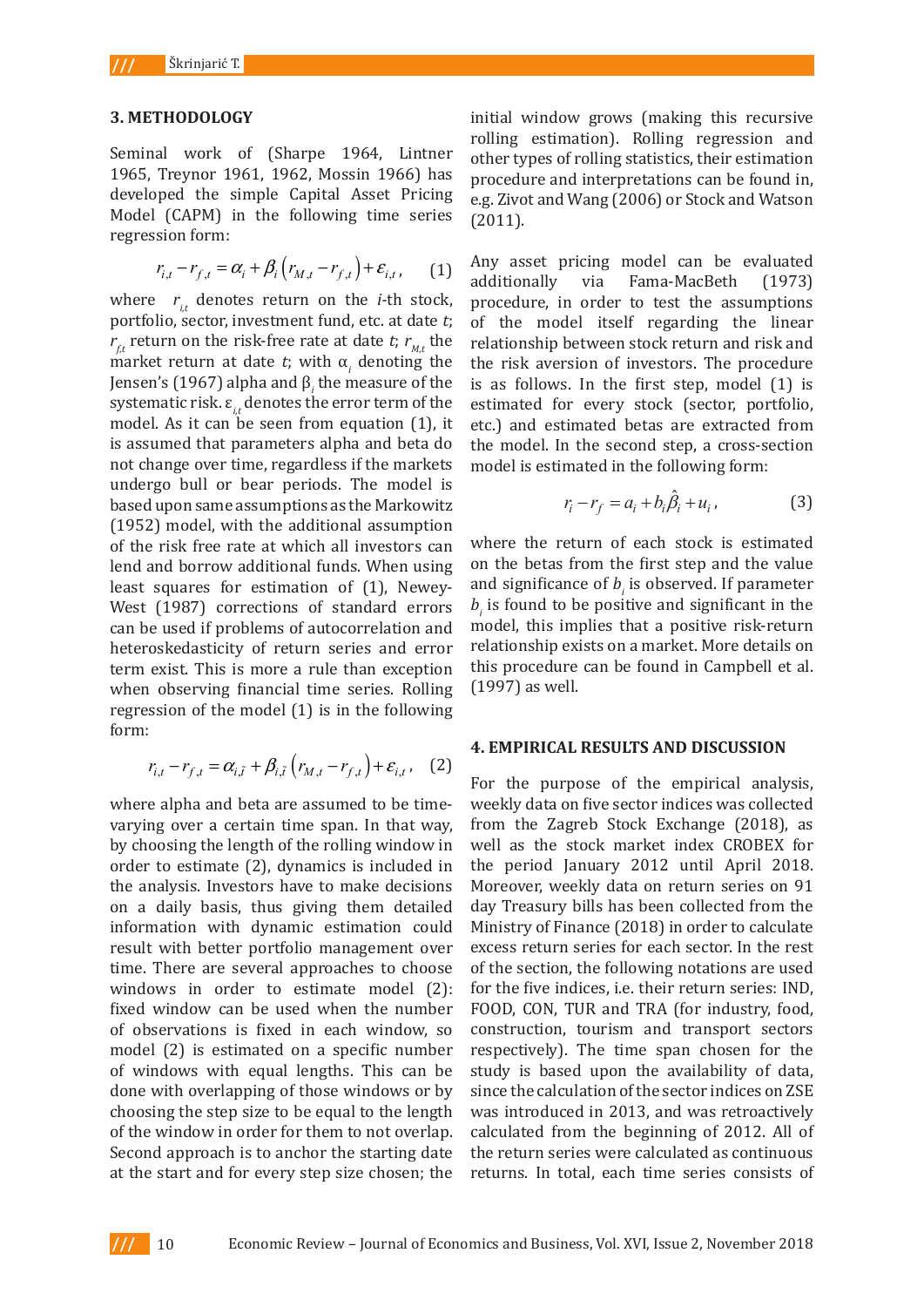315 observations. Weekly data was chosen due to lowering the transaction costs in the simulation part of the study for the comparison of investment strategies. Before estimating any of the CAPM models for every sector, augmented unit root tests have been performed on each excess return series. The results indicate that all of the series are stationary on usual levels of significance (detailed results are available upon request).

other previous studies on more developed significant Jensen's alpha, making it even les markets, the initial rolling window length was chosen to be 12 weeks with a step size of 12 as well. In that way, it is assumed that investor reassesses the CAPM parameters every 3 months before making new investment decisions. Thus, anchoring at the start approach is used ind the study due to having less data compared the sectors could get more information about in this study due to having less data compared each sector when making decisions on how to to other studies of mature markets. The non allocate his resources on the stock market. The rolling regressions, some dynamics of mature markets. The non overlapping window approach would be more each model in the model for the stock market. The overlapping window applicable if longer time spans were available. Sector IND is shown in table 2. Other secto In the first step, the full sample CAPM-s have results are given in tables in the Appendix. been estimated, with the Newey-West (1987)

Since this research has less data compared to  $\frac{1}{2}$  on the other hand, FOOD sector had negative corrections of standard errors, due to problems of autocorrelation and heteroskedasticity in residuals. The results are shown in table 1. Thus, if investor observed the full sample the results would indicate that all of the sectors were defansive due to betas being lower than unit value, with the most defansive being If of the series are stationary on usual levels of TUR. Moreover, this sector had the Jensen's ignificance (detailed results are available upon alpha positive and significant, meaning that it is achieved excess returns above the market itself, making it more attractive than other sectors. On the other hand, FOOD sector had negative significant Jensen's alpha, making it even less narkets, the initial rolling window length was attractive compared to other sectors in the hosen to be 12 weeks with a step size of  $12$  study. This are the results from the static CAM s well. In that way, it is assumed that investor model, based upon the entire sample. However, eassesses the CAPM parameters every 3 months observing the rolling regressions, some efore making new investment decisions. dynamics is included in the model. In that way,<br>bus anchoring at the start approach is used investors could get more information about each sector when making decisions on how to allocate his resources on the stock market. The results of estimating a rolling CAPM model for sector IND is shown in table 2. Other sector results are given in tables in the Appendix.  $\alpha$ ilable. In the first step, the full sample  $\alpha$  and full sample in the full sample between  $\alpha$  have  $\alpha$  have  $\alpha$  have  $\alpha$  have  $\alpha$  have  $\alpha$  have  $\alpha$  have  $\alpha$  have  $\alpha$  have  $\alpha$  have  $\alpha$  have  $\alpha$  have  $\alpha$  h

 $111$ 

| Sector / parameter | $\hat{\alpha}$ | $\hat{\beta}$ | $R^2$ |
|--------------------|----------------|---------------|-------|
| <b>IND</b>         | $-0.001$       | $0.869$ ***   | 0.242 |
|                    | (0.668)        | (0.000)       |       |
| <b>FOOD</b>        | $-0.002$ **    | $0.926$ ***   | 0.396 |
|                    | (0.022)        | (0.000)       |       |
| <b>CON</b>         | $-0.002$       | $0.982$ ***   | 0.154 |
|                    | (0.424)        | (0.000)       |       |
|                    | $0.004$ **     | $0.785$ ***   | 0.270 |
| <b>TUR</b>         | (0.014)        | (0.000)       |       |
|                    | $-0.001$       | $0.869$ ***   |       |
| TRA                | (0.475)        | (0.000)       | 0.223 |

| Table 1. Full sample CAPM models for every sector |  |
|---------------------------------------------------|--|
|                                                   |  |

Note: *p*-values are given in parenthesis. \*, \*\* and \*\*\* denote statistical significance on 10%, 5% and 1%  $r_{\text{e}}$  respectively.

Source: author's calculation Source: author's calculation

By observing the results in table 2, it can be seen that the value of the Jensen's alpha is in the majority cases negative, which is consistent with the OLS alpha from table 1 for the IND sector. There are some cases when this parameter is sector got more aggressive over the time, which positive; however, it is not significant in the model. By comparing betas, it can be seen that the value is lower at the beginning of the

total time span. As one reaches end of the as well. It can be concluded from those table by observing the results in table 2, it can be time sample, the value is growing. This can be  $\frac{1}{2}$ seen easily in the Appendix, on figures A1 and A2, where rolling alphas and betas of IND are shown. This could be interpreted that the IND sector got more aggressive over the time, which ositive; however, it is not significant in the could be attractive to the more aggressive nodel. By comparing betas, it can be seen investors. Other detailed tables for the rest of hat the value is lower at the beginning of the the sectors are given in tables in the Appendix as well. It can be concluded from those tables the majority cases of the majority of majority in the distribution of the original majority of the OLS alpha f<br>Consistent the occupation which is consistent with the OLS alpha such the club of the original hotel of IND an Informer cases in game, which is consistent with the where rounng arphas and betas or ind are<br>ho OLC alpha from table 1 for the IND sector – shown. This could be interpreted that the INI

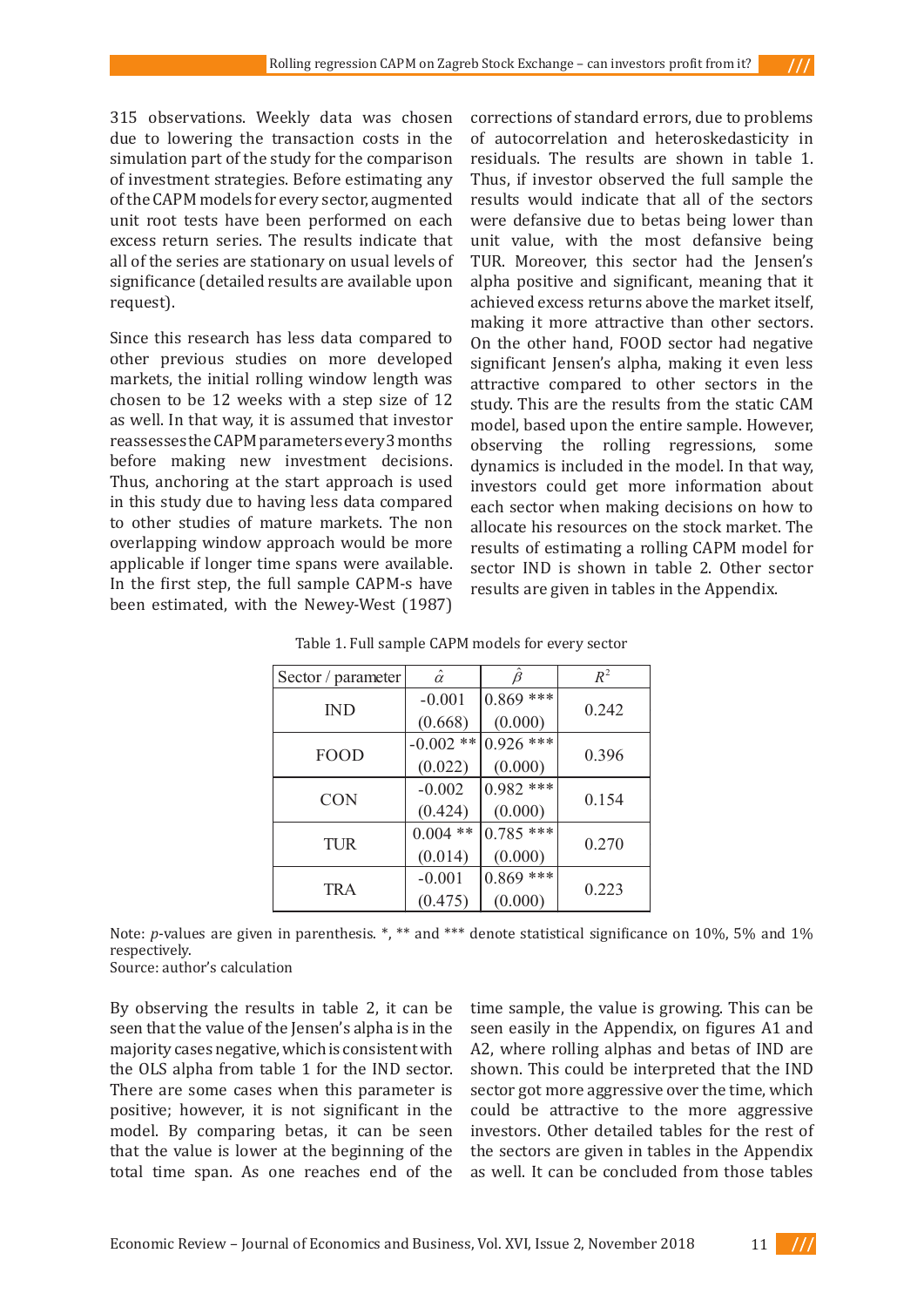that: CON sector had negative values of alphas in majority cases with beta being aggressive only in the beginning of the sample. After it dropped below unit value in June 2012, it grew over time. However, this growth was faster compared to IND sector; meaning that CON sector was getting aggressive even faster. Next, the FOOD sector seems the most passive one, with the most constant alpha and beta over the observed sample. TUR sector experienced growth of alpha and beta in the first third of the observed time span, with the only one having positive alphas in the majority of the sample. This is also consistent with the whole sample results in table 1. TRA sector was the only one which experienced a reducing value of the beta (getting more defansive over time). These changes in the aggressiveness or defansiveness of sectors could not have been obtained only from static model results. Thus, this can provide dynamic changes information about each sector on the stock market. Moreover, these results are in line with conclusions on the aggressiveness and passiveness of each sector in Škrinjarić (2015a, b), which could be interpreted as being robust. The first research hypothesis in this study could be in that way weakly confirmed, due to gradual changes in some of the sectors.

| <b>IND</b> sector | $\hat{\alpha}$ | $\hat{\alpha}$ $p$ - $V$ | $\hat{\beta}$ | $p\nu$<br>$\hat{\beta}$ | $R^2$ |
|-------------------|----------------|--------------------------|---------------|-------------------------|-------|
| $4-J$ un- $12$    | 0.0032         | 0.8276                   | 0.8535        | 0.0298                  | 0.211 |
| $7 -$ Jun $-12$   | $-0.0119$      | 0.0750                   | 0.6347        | 0.0001                  | 0.262 |
| 28-Sep-12         | $-0.0046$      | 0.5218                   | 0.7689        | 0.0001                  | 0.304 |
| 21-Dec-12         | $-0.0072$      | 0.1050                   | 0.7036        | 0.0000                  | 0.290 |
| 15-Mar-13         | $-0.0027$      | 0.4001                   | 0.7927        | 0.0000                  | 0.420 |
| $6$ -Jul-13       | $-0.0012$      | 0.6887                   | 0.8169        | 0.0000                  | 0.420 |
| 30-Aug-13         | $-0.0012$      | 0.6385                   | 0.8039        | 0.0000                  | 0.420 |
| 29-Nov-13         | 0.0001         | 0.9703                   | 0.8626        | 0.0000                  | 0.244 |
| 21-Feb-14         | $-0.0014$      | 0.6567                   | 0.8302        | 0.0000                  | 0.226 |
| $5 - 16 - 2014$   | $-0.0024$      | 0.4159                   | 0.8307        | 0.0000                  | 0.211 |
| 8-Aug-14          | $-0.0018$      | 0.4970                   | 0.8599        | 0.0000                  | 0.230 |
| $11 -$ Jul- $14$  | $-0.0011$      | 0.6513                   | 0.8980        | 0.0000                  | 0.260 |
| $2-J$ un- $15$    | $-0.0013$      | 0.5437                   | 0.8894        | 0.0000                  | 0.252 |
| 15-May-15         | $-0.0009$      | 0.6772                   | 0.8961        | 0.0000                  | 0.254 |
| $8$ -Jul-15       | $-0.0006$      | 0.7616                   | 0.9024        | 0.0000                  | 0.260 |
| $30$ -Oct-15      | $-0.0006$      | 0.7431                   | 0.8822        | 0.0000                  | 0.251 |
| $2-May-16$        | $-0.0004$      | 0.8287                   | 0.8882        | 0.0000                  | 0.247 |
| $5 -$ Jun $-16$   | $-0.0004$      | 0.8227                   | 0.8870        | 0.0000                  | 0.249 |
| $29$ -Jul-16      | 0.0000         | 0.9902                   | 0.9035        | 0.0000                  | 0.265 |
| 28-Oct-16         | 0.0000         | 0.9830                   | 0.9007        | 0.0000                  | 0.266 |
| 27-Jan-17         | $-0.0002$      | 0.9094                   | 0.8923        | 0.0000                  | 0.270 |
| 28-Apr-17         | $-0.0001$      | 0.9351                   | 0.8706        | 0.0000                  | 0.263 |
| $21 -$ Jul-17     | $-0.0001$      | 0.9521                   | 0.8606        | 0.0000                  | 0.252 |
| 13-Oct-17         | 0.0000         | 0.9870                   | 0.8614        | 0.0000                  | 0.251 |
| $5 - Jan - 18$    | $-0.0002$      | 0.8578                   | 0.8857        | 0.0000                  | 0.250 |

| Table 2. Rolling CAPM results for IND sector |  |  |  |  |
|----------------------------------------------|--|--|--|--|
|                                              |  |  |  |  |

Source: author's calculation Source: author's calculation

Changes of each Jensen's alpha are depicted on figure 1, where it is obvious that only sector TUR had an increase of this parameter over time. Sector CON is experiencing increase of its alpha as well, only at the end of the observed sample. Investors could take this into account for future forecasting and portfolio construction because it could be expected that this sector alphas, on figure 2, all of the betas are

f each Jensen's alpha are depicted on could achieve some above market returns. However, all of the alphas do seem stable over an increase of this parameter over time. Even the problems with Agrokor's stocks or CON is experiencing increase of its whose prices dropped significantly in March rell, only at the end of the observed ) and April 2017 are not visible (these stocks vestors could take this into account were included in the FOOD sector before they orecasting and portfolio construction were withdrawn from trading). Similarly to the alphas, on figure 2, all of the betas are compared sector Turns and an increase of the time. Sector Control increase of the sector Control increase of the sector CON is experienced in the sector CON is experienced in the sector CON is experienced in the sector CON is exper  $\sum_{i=1}^{\infty}$  is obvious that only sector  $\sum_{i=1}^{\infty}$  flowevel, all of the alphas do seem s

 $111 -$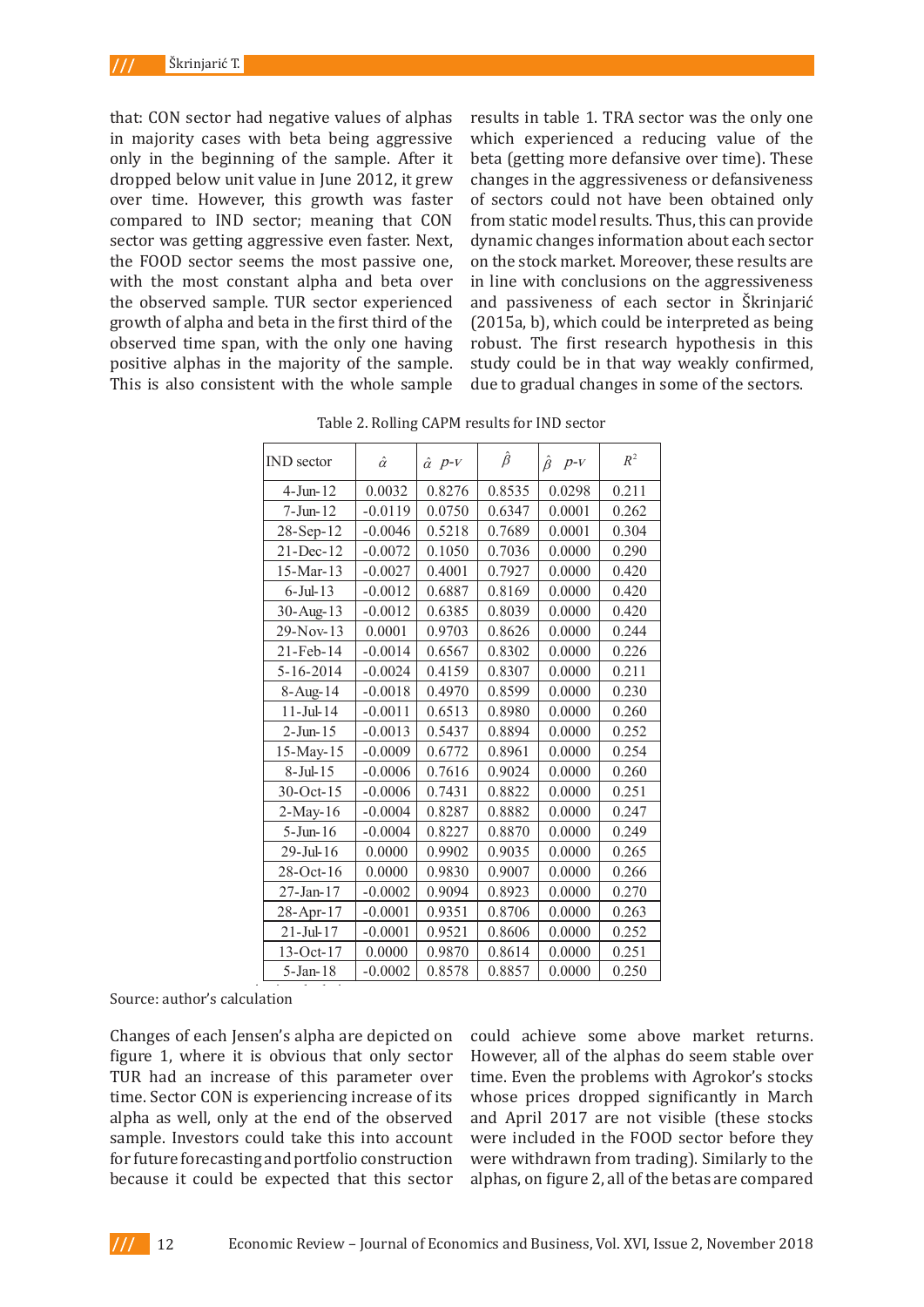as well. Majority of changes are visible at the beginning of the observed period, with a stabilization of the parameters afterwards. This could be interpreted that the CAPM parameters

are stable over the observed period. However, these results are taken with some caution due to taking 3 month rolling window lengths due to small time sample available.



Figure 4.1. Comparison of Jensen's alphas for each sector, rolling regressions Source: author's calculation



Figure 4.2. Comparison of betas for each sector, rolling regressions

Source: author's calculation

When comparing the results in this research to already existing research on rolling CAPM parameters, some parallels can be drawn, although with caution because different time spans have been observed and longer windows in the estimation procedure. The betas as measures of systematic risk have increased a bit at the beginning of 2017 for CON and FOOSD due to problems, i.e. controversies around Agrokor concern. This is also seen in the drop of alphas of mentioned indices as well. Nieto et al. (2014)

obtained similar results for different portfolios for the last financial crisis in 2008. Moreover, as in Gregory and Michou (2009), this research also finds that a parsimonious approach of estimating CAPM betas yields similar results as more complex approaches such as MGARCH models as in Škrinjarić (2015a).

Finally, in order to evaluate the usefulness of the estimated results, simulations were made with the assumption that the investor re-estimates

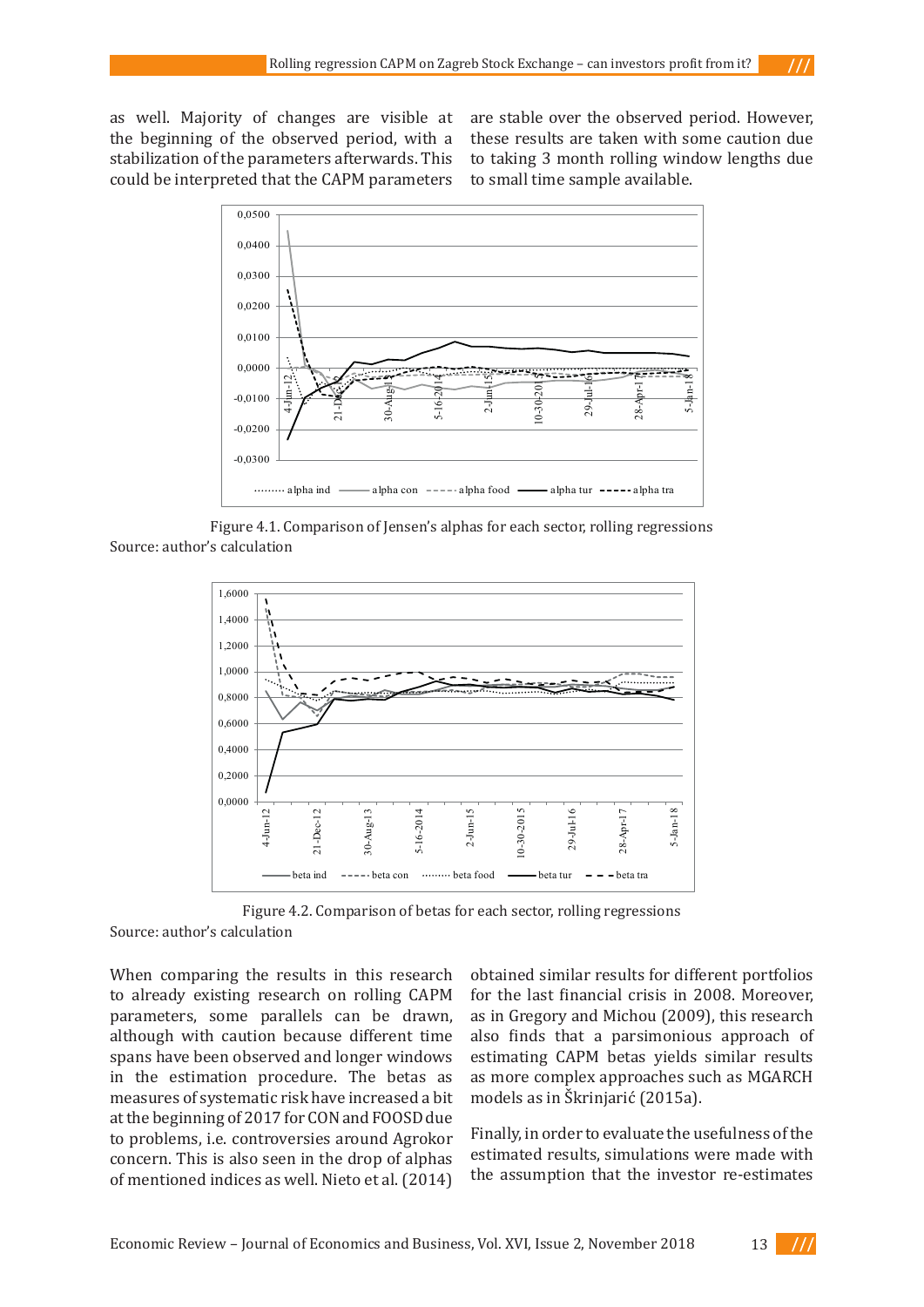the CAPM every 3 months as this research did; and based upon the results he then forms his portfolios out of the five sectors. As a benchmark, the value of the CROBEX portfolio is used. This means that it is assumed that the investor buys this index at the beginning of the observed period and holds this index the entire time, with only rebalancing the structure of the index as it is revised twice a year. Transaction costs are included in the analysis as well in every strategy considered, and are assumed to be equal to 1% of the entire value of each transaction<sup>1</sup>. Basic strategies based upon the estimated results were simulated as follows. In the first strategy, called Aggressive, it is assumed that every 3 months investor estimates the CAPM model for each sector and compares values of each beta. He invests into the most aggressive sector with its beta being greatest among all of the sectors in the previous 3 months. When another sector becomes more aggressive compared to the one he has in his portfolio, investors sells the entire portfolio and buys the more aggressive sector and holds it until another sector is to be found most aggressive. On the opposite side, Conservative strategy was constructed based upon the most defansive betas in every estimation step. Since these two strategies include only one sector in each quarter, another strategy was considered which can include more sectors in the portfolio in order to achieve better diversification. The third strategy is called beta\_w (beta weighted);

in which investor holds all of the sectors in the portfolio the entire time and weights are based upon the relative size of each beta in each quarter. The final strategy based upon rolling estimation results is called Alpha strategy. Here, investor observes only positive Jensen's alphas in each quarter in order to invest into sectors in the next three months. In that way, it is assumed that investor cares about excess positive market returns only. In all of the simulated strategies, investor starts with a unit value of a portfolio.

The values of each strategy are shown on figure 3. The observed period experienced a decline of the value of the CROBEX market index, i.e. although the value of the market index was for the majority time stagnating, a strategy based upon rebalancing the portfolio based upon the CROBEX structure realized a loss of value over time. Next, the majority of the rolling regression strategies also experienced a loss of value. However, these losses were less compared to the CROBEX strategy. This means that including some dynamics into the portfolio selection process could lead to, at least, smaller losses compared to the rest of the market. The best portfolio in terms of the portfolio value was the beta\_weighted strategy. Its end portfolio value was biggest compared to rest of the strategies, as well as it experienced the greatest value overall in the entire observed period. As expected, the Conservative strategy resulted with the least value of the portfolio due to investing into most defansive sectors in the whole period.



Figure 4.3. Portfolio values of simulated strategies

Source: author's calculation



<sup>&</sup>lt;sup>1</sup> Details on different values of transaction costs on ZSE can be found in Škrinjarić (2013). 1% value is extremely high assumption.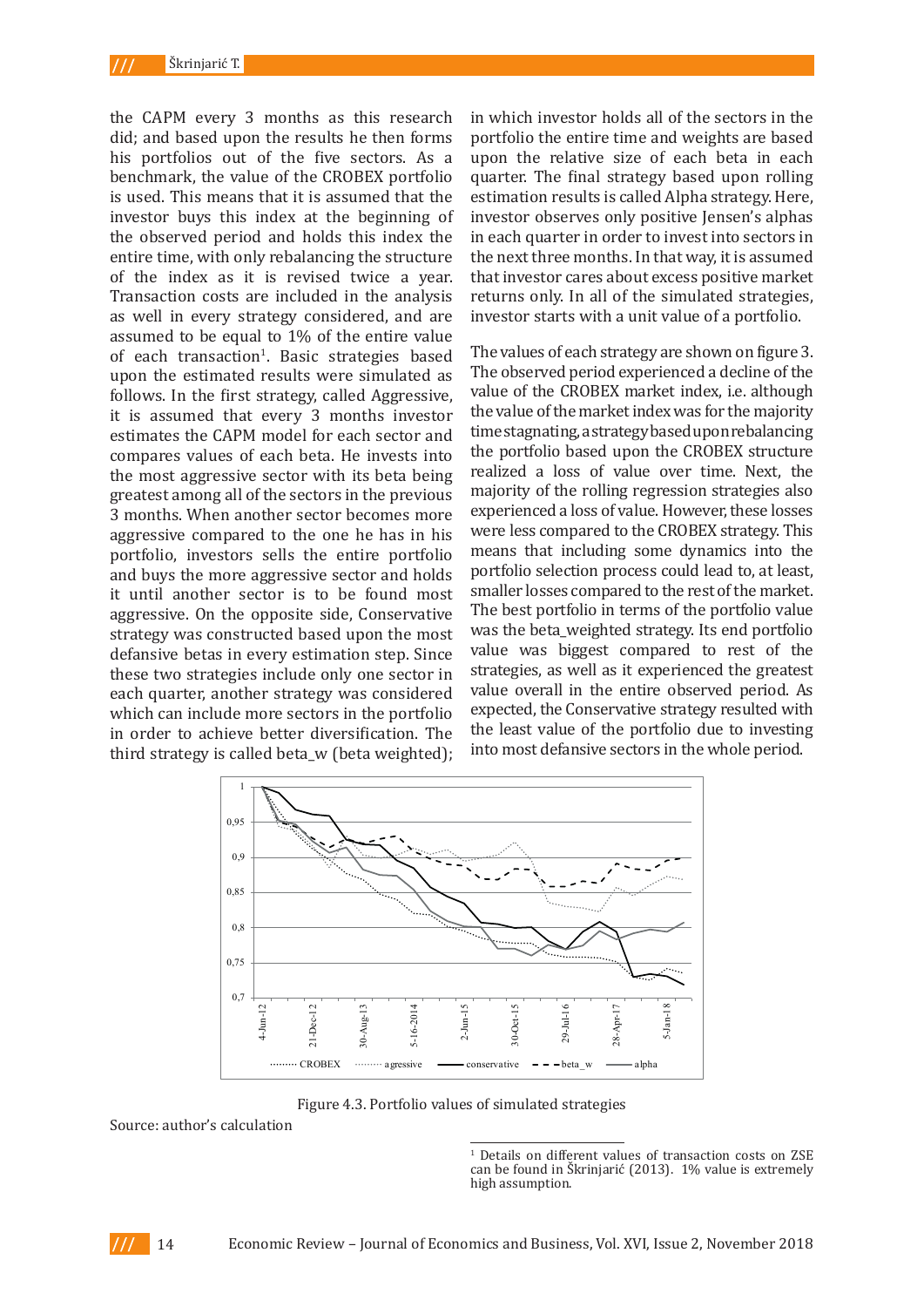Descriptive statistics regarding risks and returns of each portfolio strategy were calculated and are given in table 3. Although, there was an average loss for every portfolio, the least losses occurred for the beta\_weighted portfolio (mean and median). Moreover, the CROBEX strategy was the least risky, followed by the beta\_ weighted portfolio from the rolling regression strategies. Other similar comparisons can be made for the rest of the calculated parameters

in the table. The last row gives percentages of time each strategy had a greater portfolio value compared to the market portfolio. It can be seen that all of the rolling regression strategies achieved better portfolio value more than 90% of the time. All of this information is in favour of using the rolling regression when evaluating asset prices over time. In that way, the second research hypothesis of this study is confirmed.

| Descriptive statistics   CROBEX |            |            | Aggressive Conservative | Beta w               | alpha     |
|---------------------------------|------------|------------|-------------------------|----------------------|-----------|
| Mean                            | $-0.0123$  | $-0.00564$ | $-0.0131$               | $-0.00426$ $-0.0085$ |           |
| Median                          | $-0.0099$  | $-0.00473$ | $-0.0117$               | $-0.00275$ $-0.0080$ |           |
| <b>Standard Deviation</b>       | 0.0126     | 0.02651    | 0.02106                 | 0.01669              | 0.0189    |
| Kurtosis                        | 124.941    | 0.99799    | 483.171                 | 173.467              | $-0.3663$ |
| <b>Skewness</b>                 | 0.45888    | $-0.36598$ | $-11.759$               | $-0.4829$            | $-0.2599$ |
| Minimum                         | $-0.0345$  | $-0.07003$ | $-0.0836$               | $-0.0507$            | $-0.0483$ |
| Maximum                         | 0.02291    | 0.04871    | 0.0317                  | 0.0322               | 0.0263    |
| Total return                    | $-0.30802$ | $-0.14104$ | $-0.3295$               | $-0.1065$            | $-0.2140$ |
| % time greater than CROBEX      |            | 92         | 92                      | 96                   | 84        |

Table 3. Risk and return characteristics of each simulated strategy

Source: author's calculation

Finally, Fama-MacBeth procedure was repeated for the every subsample in the observed period, in order to test for the linearity of risk-return relationship on the Croatian market. Estimated parameter besides betas from model (3) is shown of figure 4. It can be seen that it varies around zero value with one spike in the beginning of 2017. However, this parameter is not significant for the whole sample with exception of 3 times (see table A4 in appendix). Meaning that on the Croatian market unfortunately, bearing greater

risk does not result with awards in terms of greater returns. This result is unfortunate, but it is in line with previous findings on the riskreward relationship on the Croatian market (regarding investment funds, see Gardijan and Škrinjarić, 2015). Results given here are also in line with research such as Marti (2005), where a significant beta-return relationship was not found for the rolling regression approach on the US market.



Figure 4.4. Estimated effects of betas on returns in the observed period Source: author's calculation

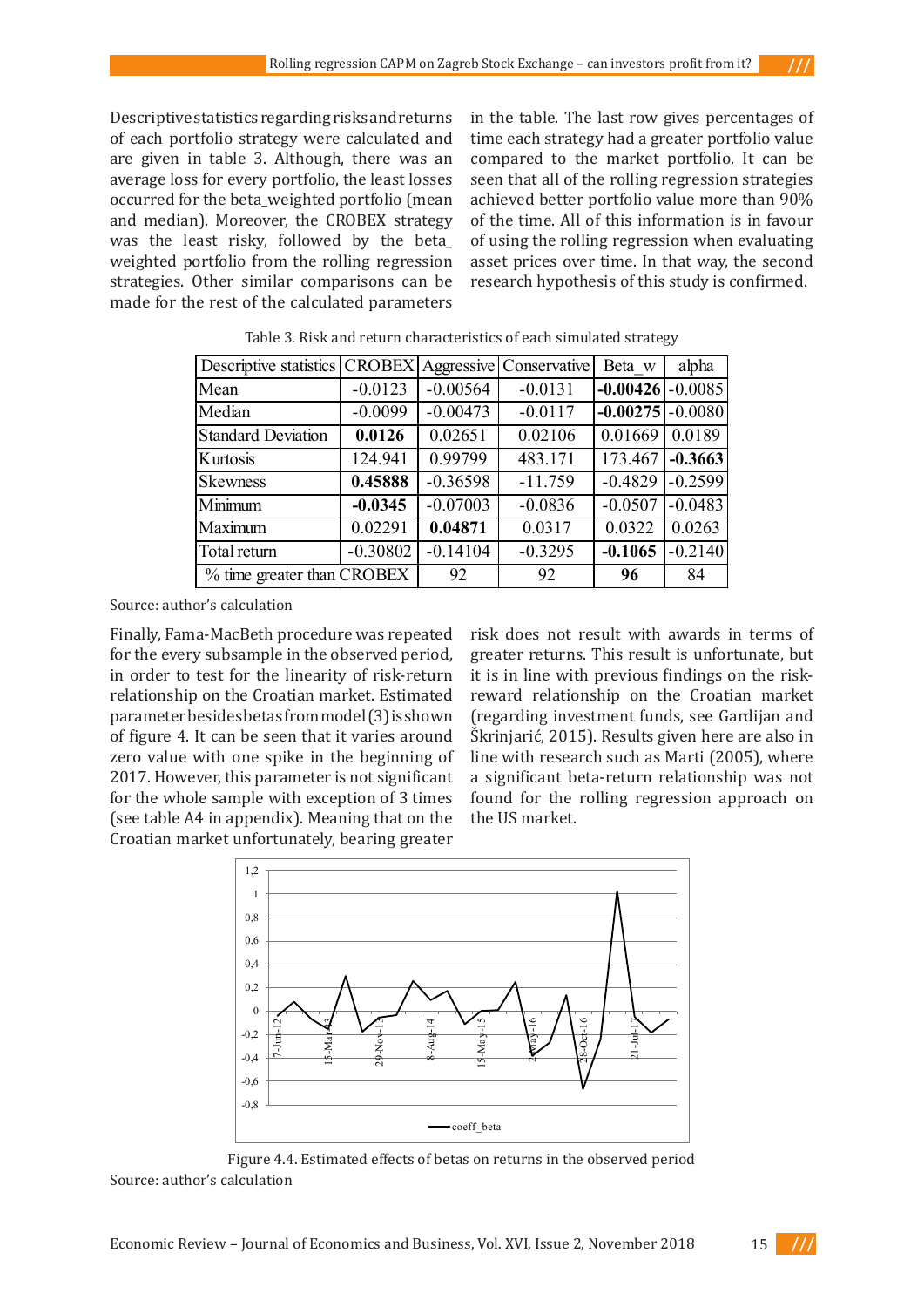### **5. CONCLUSION**

Original CAPM model suffers from many problems which have been tackled over the last couple of decades. In the last two decades, research has focused more on how to evaluate time changing parameters. This research extends the original model on the Croatian market by estimating rolling regression parameters. Since results from the analysis show that although the parameters do not change to great extent over time, introducing some dynamics into the analysis can enhance portfolio performance. This simple dynamics adds hope to applying some other popular finance models on ZSE as well, in order to answer other questions on a financial market such as the Croatian one. Several implications arise from the results in this research. First of all, it was found that over time betas more or less stabilized on the ZSE for each of the sector. Few sectors did exhibit a weak increase or decrease of its beta value, meaning that some opportunities for more aggressive or passive investment strategies still do exist on ZSE. The significance of Jensen's alpha is used in empirical studies to evaluate whether the model has captured all of the risk-return relationship. Only in the case of the tourism sector was this parameter significant and positive, meaning that only here some additional factor(s) exist(s) which should have been included in the model. This is not a surprising result, due to the tourism sector in Croatia being one of the most prosperous sectors in the economy in the last decade. This leads to attractiveness of investing into the stocks of that sector. Next, all of the sectors were found to be defansive in the observed period. Since the time span used in this study, this allowed the investor not to lose as much portfolio value as the rest of the market if he would have had the approach of investing as in the simulation part of this study. Finally, investment strategies based upon rolling regression results could lead to better risk and/or return performance of the portfolio over time. This is because investor can update his set of information about changes on the market and rebalance his portfolio accordingly.

Some of the shortfalls of the research were as follows. This research used only sector indices in the study but investors are often interested in particular stocks. Since this is a

first study of such kind on the Croatian market, initial information on the usefulness of such methodology when considering investment strategies was obtained. That is why future work is going to include evaluating individual stocks as well. Moreover, the time span included in the analysis is short. This is due to problems of not having longer time spans available from the market on sector indices. Future work is going to check for robustness of the results in this study by including longer time spans and applying the fixed length window in the rolling regression evaluation of the model. Finally, only basic investment strategies were observed in the simulation part of the study. That is why a motivation exists to extend the existing work by focusing only on the investment strategies based upon rolling CAPM results. With longer time spans in the analysis, sources of changing betas can be explained in the future as well. As it can be seen, many questions are left for future work to focus on. However, some basic questions were, hopefully, answered in this study as well and the future research on these topics will revive investment activity on the Croatian market and future needed research in order to answer other questions.

### **LITERATURE**

- 1. Ang, A., Chen, J. (2005). *CAPM Over the Long Run: 1926-2001*, Working paper.
- 2. Ang, A., Chen, J. (2007). CAPM Over the Long Run: 1926-2001, *Journal of Empirical Finance*, Vol. 14, No. 1, pp. 1–40.
- 3. Bajpai, S., Sharma, A. K. (2015). An Empirical Testing of Capital Asset Pricing Model in India, *Procedia - Social and Behavioral Sciences*, Vol. 189, pp. 259–265.
- 4. Banz, R. W. (1981). The relationship between return and market value of common stocks, *Journal of Financial Economics*, Vol. 9, pp. 3-18.
- 5. Basu, S. (1977). Investment performance of common stocks in relation to their priceearnings ratios: a test of the efficient market hypothesis, *Journal of Finance*, Vol. 32, pp. 663-682.
- 6. Brounen, D., DeJong, A., Koedijk, K. G. (2004). Corporate finance in Europe: Confronting Theory with Practice, *Financial Management*, Vol. 33, pp. 71-101.

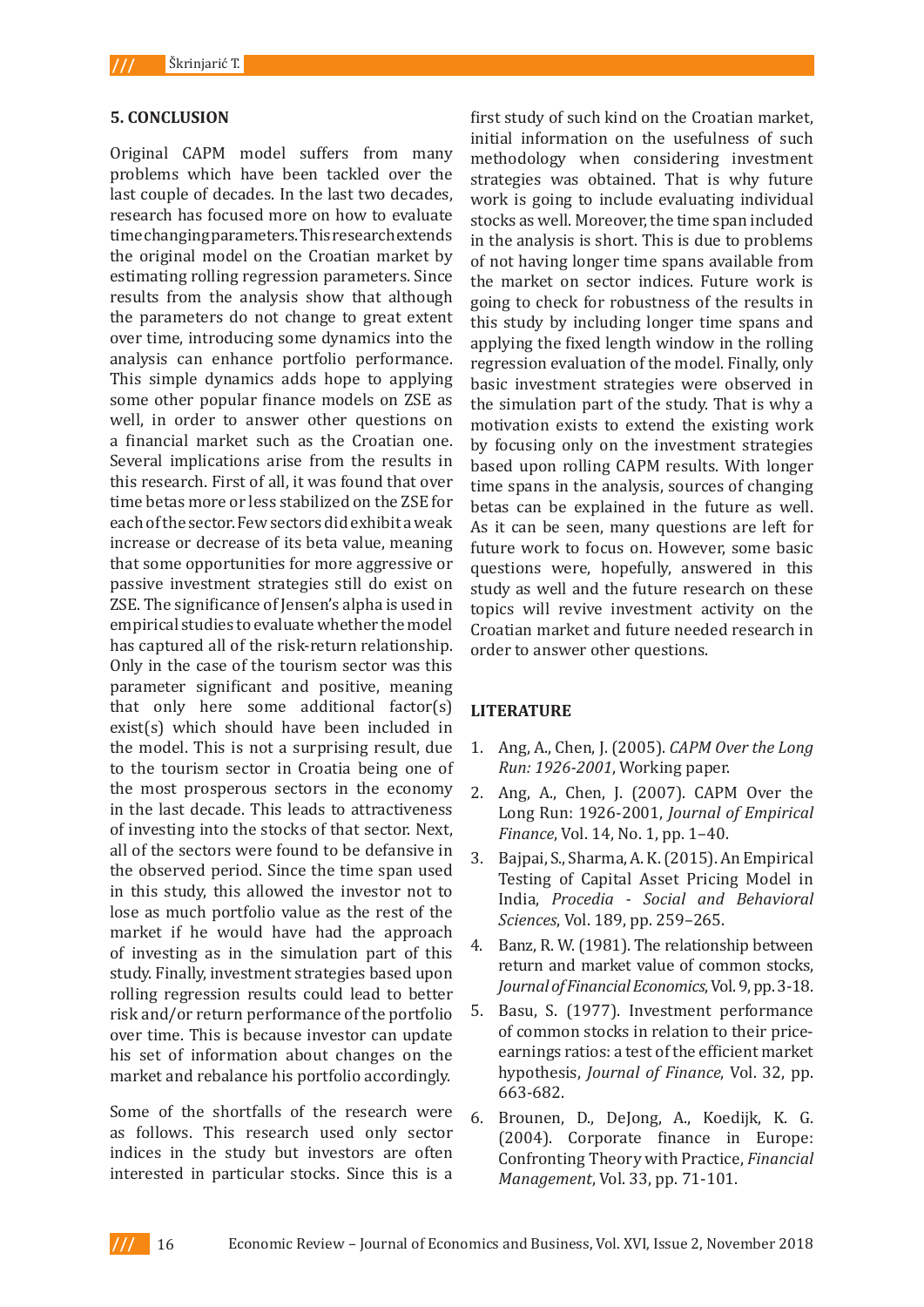- 7. Campbell, J. Y., Lo, A. W., MacKinlay, A. C. (1997) *The econometrics of financial markets*. Princeton University Press.
- 8. Chen, N-F. (1991). Financial investment opportunities and the macroeconomy, *Journal of Finance*, Vol. 46, pp. 529-554.
- 9. Chen, N-F., Roll, R., Ross, S. (1986). Economic Forces and the Stock Market, *Journal of Busines*s, Vol. 59, No. 3, pp. 383-340.
- 10. Costa, B. A., Jakob, K., Niblock, S. J., Sinnewe, E. (2014). Australian stock indexes and the four-factor model, *Applied Finance Letters*, Vol. 3, No. 1, pp. 10-21.
- 11. Džaja, J., Aljinović, Z. (2013). Testing CAPM model on the emerging markets of the Central and Southeastern Europe, *Croatian Operational Research Review (CRORR)*, Vol. 4, pp. 164–175.
- 12. Fama, E. F., French, K. R. (1989). Business conditions and the expected returns on bonds and stocks, *Journal of Financial Economics*, Vol. 25, pp. 23-50.
- 13. Fama, E. F., French, K. R. (1992). The Cross-Section of Expected Stock Returns, *The Journal of Finance*, Vol. 47, No. 2, pp. 427- 465.
- 14. Fama, E. F., French, K. R. (1993). Common risk factors in the returns on stocks and bonds, *Journal of Financial Economics*, Vol. 33, No. 1, pp. 3-56.
- 15. Fama, E. F., French, K. R. (1997). Industry costs of equity, *Journal of Financial Economics*, Vol. 43, pp. 153-193.
- 16. Fama, E. F., French, K. R. (1997). Industry costs of equity, *Journal of Financial Economics*, Vol. 43, pp. 153-193.
- 17. Fama, E. F., French, K. R. (2015). A Five-Factor Asset Pricing Model, *Journal of Financial Economics*, Vol. 116, pp. 1-22.
- 18. Fama, E. F., French, K. R. (2016). International tests of a five-factor asset pricing model. *Journal of Financial Economics*, Vol. 123, No. 3, pp. 441-463.
- 19. Fama, E., MacBeth, J., (1973). Risk, Return and Equilibrium: Empirical Tests. *Journal of Political Economy*, Vol. 71, 607-636.
- 20. Ferreira, E., Gil, J., Orbe, S. (2011). Conditional beta pricing models: a nonparametric approach. *Journal of Banking and Finance*, Vol. 35, pp. 3362–3382.
- 21. Ferson, W. E., Harvey, C. R. (1991). The Time Variation of Economic Risk Premiums. *Journal of Political Economy*, Vol. 99, 385- 415.
- 22. Ferson, W. E., Harvey, C. R. (1993). The Risk and Predictability of International Equity Returns. *Review of Financial Studies*, Vol. 6, 527-566.
- 23. Franzoni, F. A. (2006). *Where is beta going?* Working paper, available at https://papers. ssrn.com/sol3/papers.cfm?abstract\_ id=936688.
- 24. Fruk, M., Huljak, I. (2003). Testiranje Sharpe-Lintnerova modela na Zagrebačkoj burzi, *Financijska teorija i praksa*, Vol. 28, No. 1, pp. 77-91.
- 25. Gardijan, M., Škrinjarić, T. (2015). Estimating investor preferences towards portfolio return distribution in investment funds, *Croatian Operational Research Review*, Vol.6, No. 1, pp. 1-16.
- 26. Graham, J. R., Campbell, R. H. (2001). The Theory and Practice of Corporate Finance: Evidence from the Field, *Journal of Financial Economics*, Vol. 60, pp. 187-243.
- 27. Gregory, A., Michou, M. (2009). Industry Cost of Equity Capital: UK Evidence, *Journal of Business Finance & Accounting*, Vol. 36, No. 5-6, pp. 679-704.
- 28. Groenewold, N., Fraser, P. (2000). Forecasting beta: How well does the "five year rule of thumb" do?. *Journal of Business and Accounting*, Vol. 27, No. 7-8, pp. 953- 982.
- 29. Harvey, C., Liu, Y., Zhu, H. (2014). *… and the Cross-Section of Expected Returns*, Duke University, Working paper.
- 30. Jagannathan, R., Wang, Z. (1996). *The Conditional CAPM and the Cross-section of Expected Returns*, Federal Reserve Bank of Minneapolis, Research Department Staff report 208.
- 31. Jensen, M. C. (1967). The Performance of Mutual Funds in the Period 1945-1964, *Journal of Finance*, Vol. 23, No. 2, pp. 389- 416.
- 32. Karolyi, G. A., Sanders, A. (1999). The Variation of Economic Risk Premiums in Real Estate Returns. *The Journal of Real Estate Finance and Economics*, Vol. 17, No. 3., pp. 245-262.

- 111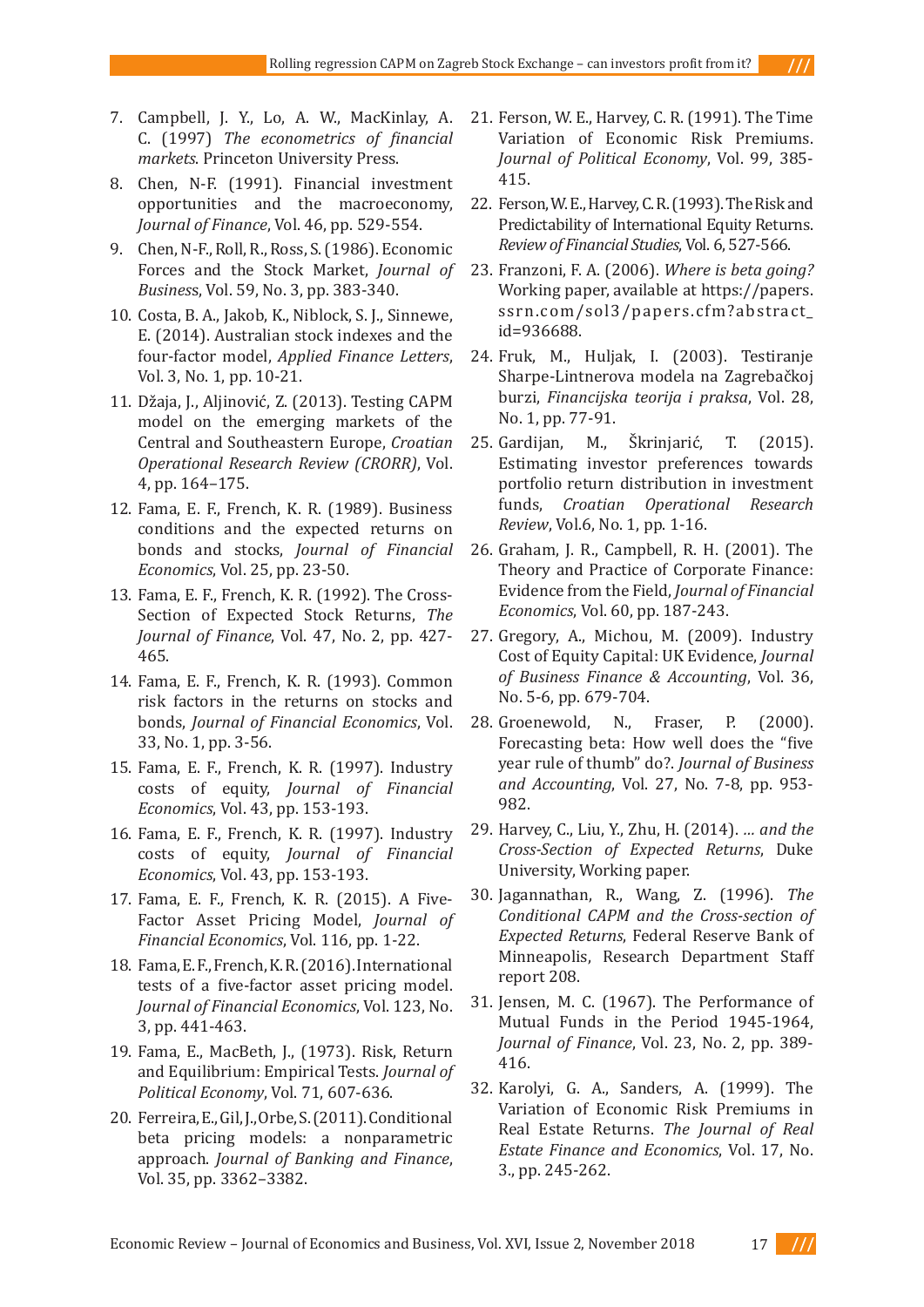$III$ Škrinjarić T.

- 33. Keim, D. B., Stambaugh, R. F. (1986). Predicting returns in the stock and bond markets. *Journal of Financial Economics*, Vol., 17, pp. 357-390.
- 34. Lettau, M., Ludvigson, S. (2001). Resurrecting the (C)CAPM: A crosssectional test when risk premia are timevarying. *Journal of Political Economy*, Vol. 109, pp. 1238-1287
- 35. Markowitz, H. (1952). Portfolio selection. *The Journal of Finance*, Vol. 7, No. 1, pp. 77-91.
- 36. Marti, D., (2005). *The Accuracy of Time-Varying Betas and the Cross-Section of Stock Returns*, University of Fribourg Press, Fribourg.
- 37. Mergner, S., Bulla, J. (2008). Time-varying beta risk of Pan-European industry portfolios: a comparison of alternative modelling techniques. *European Journal of Finance*, Vol. 14, pp. 771–802.
- 38. Ministry of Finance (2018). http://www. mfin.hr [Accessed: August 16th 2018].
- 39. Moonis, S. A., Shah, A. (2003). Testing for timevariation in beta in India. *Journal of Emerging Market Finance*, Vol. 2, pp. 163–180.
- 40. Nieto, B., Orbe, S., Zarraga, S. (2014). Timevarying market beta: does the estimation methodology matter?, SORT-statistics and operations research transactions, Vol. 38, No. 1, pp. 13-42.
- 41. Odobašić, S., Tolušić, M., Tolušić, Z. (2014). The application of the CAPM model on selected shares on the Croatian capital market. *Ekonomski vjesnik: Review of Contemporary Entrepreneurship, Business, and Economic Issues*, Vol. XXVII, No. 2, pp. 297-312.
- 42. Perković, A. (2011). Research of beta as adequate risk measure - is beta still alive?, *Croatian Operational Research Review (CRORR)*, Vol. 2, pp. 102–111.
- 43. Petkova, R., Zhang, L. (2003). *Is value riskier than growth?*. Working paper (University of Rochester, Rochester, NY)
- 44. Petkova, R., Zhang, L. (2005). Is value riskier than growth? *Journal of Financial Economics*, Vol. 78, pp. 187-202.
- 45. Reinganum, M. R. (1981). Misspecification of asset pricing: Empirical anomalies based on earnings yields and market values,

*Journal of Financial Economics*, Vol. 9, pp. 19-46.

- 46. Ross, S. (1976). The arbitrage theory of capital asset pricing, *Journal of Economic Theory*, Vol. 13, No. 3, pp. 341-360.
- 47. Škrinjarić, T. (2013). Investicijske ppategije prilagođene dnevnoj prinosima dionica, *Ekonomska misao i praksa*, No. 1, pp. 97-120.
- 48. Škrinjarić, T. (2014). Testing for regimeswitching CAPM on Zagreb Stock Exchange, *Croatian Operational Research Review*, Vol 5. No 2, pp. 119-133.
- 49. Škrinjarić, T. (2015a). *Time varying CAPM betas on Zagreb Stock Exchange*, Proceedings of the 13th International Symposium on Operational Research SOR '15, pp. 419-424.
- 50. Škrinjarić, T. (2015b). Measuring dynamics of risk and performance of sector indices on Zagreb Stock Exchange, *Croatian Review of Economic, Business and Social Statistics (CREBSS)*, Vol. 1, No. 1-2, pp. 27-41.
- 51. Škrinjarić, T. (2018). *Ekonometrijski modeli promjene režima u menadžmentu portfelja*, Doctoral Dissertation, Faculty of Economics and Business, Zagreb.
- 52. Škrinjarić, T., Slišković, M. (2018). *Revisiting CAPM model with quantile regression: creating investment strategies on Zagreb Stock Exchange*. Book of Abstracts: Applied statistics 2018 International Conference Abstracts and Program / Lusa, L., Kastrin, A., Blejec, A. (eds.), pp. 41-41.
- 53. Stock, J. H., Watson, M. W. (2011). *Introduction to Econometrics, 3rd edition.* Addison-Wiley, Boston.
- 54. Tomić, B. (2013). *The application of the capital asset pricing model on the Croatian capital market*, MPRA Paper No. 55764. Available at: http://mpra.ub.uni-muenchen.de/55764/.
- 55. Trecroci, C. (2014). How Do Alphas and Betas Move? Uncertainty, Learning and Time Variation in Risk Loadings, *Oxford Bulletin of Economics and Statistics*, Vol. 76, No. 2, pp. 257-278.
- 56. Zagreb Stock Exchange (2018). http:// www.zse.hr [Accessed: August 16th 2018].
- 57. Zivot, E., Wang, J. (2006). *Modeling Financial Time Series with S-Plus, Second edition*. Springer, New York.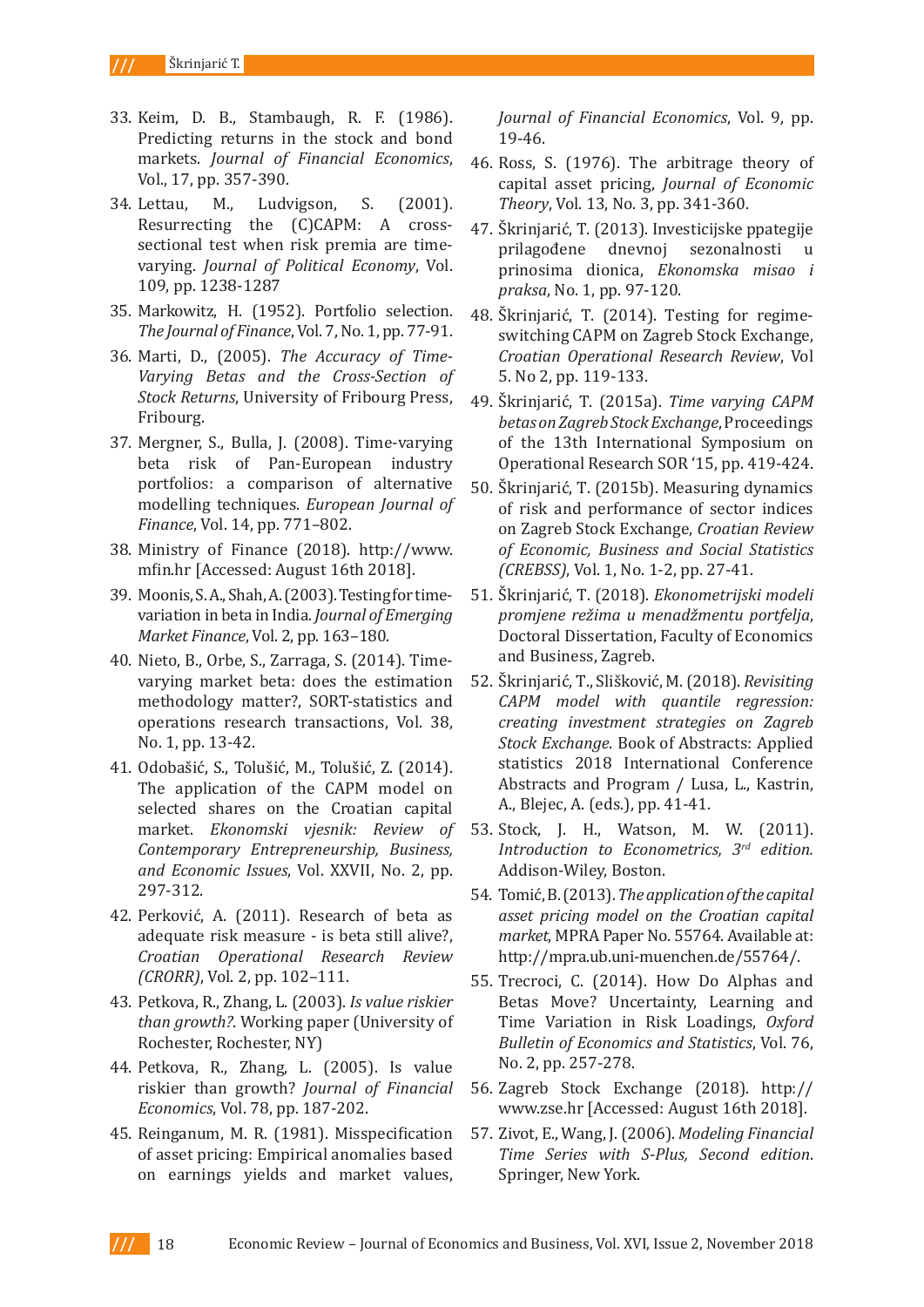$111$ 

 $111$ 

### **APPENDIX**



Figures A1 and A2. Rolling Jensen's alpha and beta, IND sector

Source: author's calculation



Figures A3 and A4. Rolling Jensen's alpha and beta, CON sector

Source: author's calculation



Figures A5 and A6. Rolling Jensen's alpha and beta, FOOD sector

Source: author's calculation



Figures A7 and A8. Rolling Jensen's alpha and beta, TUR sector

Source: author's calculation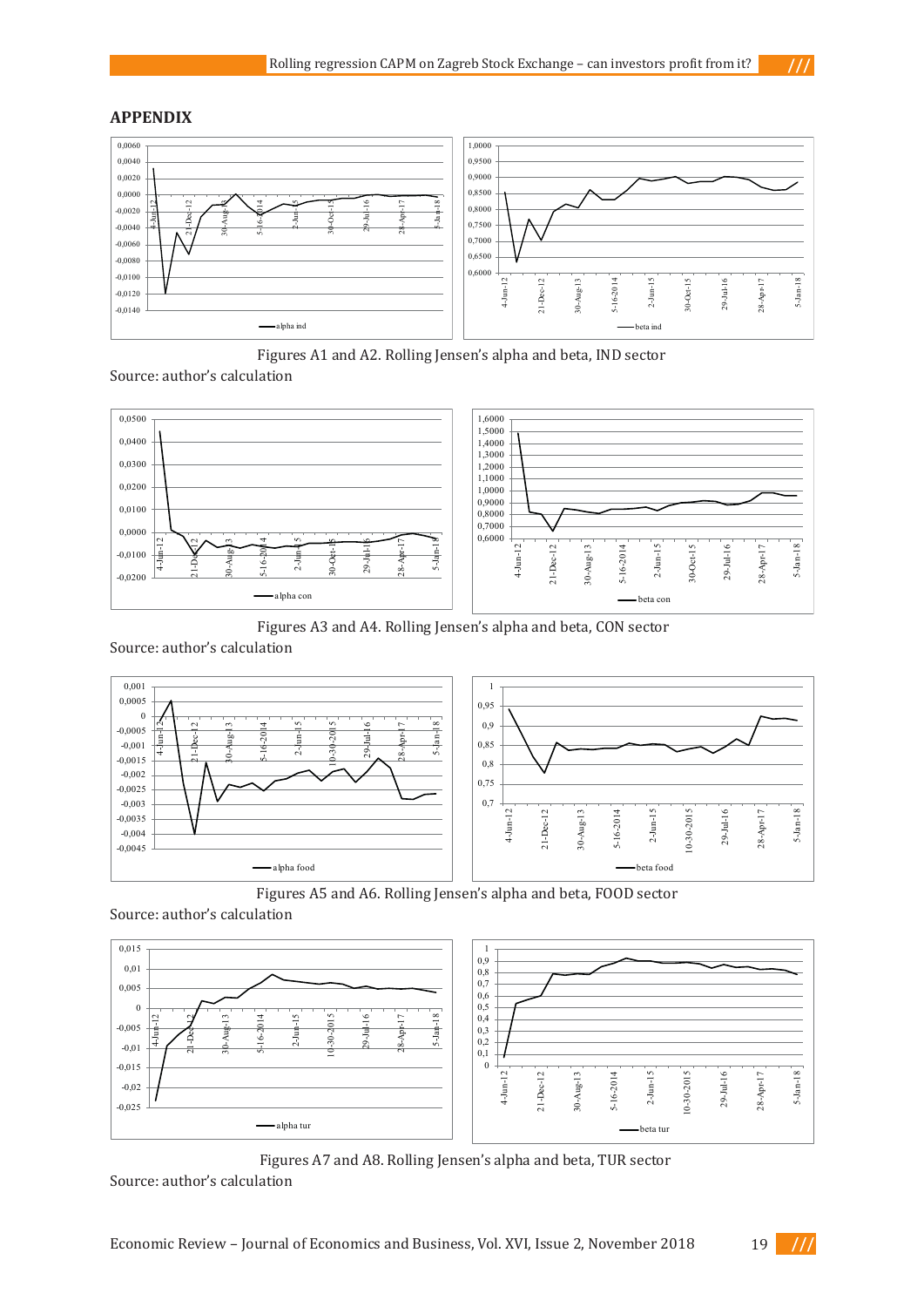



Figures A9 and A10. Rolling Jensen's alpha and beta, TRA sector<br>ulation Source: author's calculation -0,0100 4-Jun-12 21-Dec-12  $\overline{a}$  $\ddot{\phantom{a}}$  $\mathfrak{p}_1$  $\cdot$ 

| CON sector       | $\hat{\alpha}$ | $\hat{\alpha}$ $p$ - $V$ | $\hat{\beta}$ | $\hat{\beta}$<br>$p - V$ | $R^2$  |
|------------------|----------------|--------------------------|---------------|--------------------------|--------|
| $4-J$ un- $12$   | 0.0447         | 0.5453                   | 14.870        | 0.2652                   | 0.0860 |
| $7 -$ Jun $-12$  | 0.0010         | 0.9743                   | 0.8244        | 0.1132                   | 0.0748 |
| $28 - Sep-12$    | $-0.0016$      | 0.9153                   | 0.8065        | 0.0075                   | 0.0868 |
| 21-Dec-12        | $-0.0097$      | 0.4050                   | 0.6602        | 0.0142                   | 0.0656 |
| 15-Mar-13        | $-0.0036$      | 0.6916                   | 0.8532        | 0.0007                   | 0.1423 |
| $6$ -Jul-13      | $-0.0067$      | 0.4010                   | 0.8382        | 0.0008                   | 0.1311 |
| 30-Aug-13        | $-0.0057$      | 0.3903                   | 0.8206        | 0.0003                   | 0.1274 |
| $29-Nov-13$      | $-0.0068$      | 0.2534                   | 0.8104        | 0.0003                   | 0.1184 |
| 21-Feb-14        | $-0.0054$      | 0.3098                   | 0.8449        | 0.0001                   | 0.1263 |
| $5 - 16 - 2014$  | $-0.0064$      | 0.2025                   | 0.8456        | 0.0001                   | 0.1178 |
| 8-Aug-14         | $-0.0069$      | 0.1119                   | 0.8531        | 0.0000                   | 0.1237 |
| $11 -$ Jul- $14$ | $-0.0059$      | 0.1423                   | 0.8625        | 0.0000                   | 0.1334 |
| $2-J$ un- $15$   | $-0.0063$      | 0.0894                   | 0.8339        | 0.0000                   | 0.1237 |
| $15$ -May-15     | $-0.0048$      | 0.1691                   | 0.8777        | 0.0000                   | 0.1328 |
| $8$ -Jul- $15$   | $-0.0047$      | 0.1452                   | 0.9014        | 0.0000                   | 0.1439 |
| $30$ -Oct-15     | $-0.0045$      | 0.1341                   | 0.9046        | 0.0000                   | 0.1473 |
| $2-May-16$       | $-0.0041$      | 0.1552                   | 0.9179        | 0.0000                   | 0.1510 |
| $5 -$ Jun $-16$  | $-0.0041$      | 0.1366                   | 0.9116        | 0.0000                   | 0.1485 |
| 29-Jul-16        | $-0.0044$      | 0.0813                   | 0.8842        | 0.0000                   | 0.1422 |
| $28$ -Oct-16     | $-0.0039$      | 0.0994                   | 0.8866        | 0.0000                   | 0.1460 |
| 27-Jan-17        | $-0.0030$      | 0.1953                   | 0.9207        | 0.0000                   | 0.1524 |
| 28-Apr-17        | $-0.0010$      | 0.7192                   | 0.9833        | 0.0000                   | 0.1700 |
| $21 -$ Jul-17    | $-0.0006$      | 0.8389                   | 0.9829        | 0.0000                   | 0.1625 |
| $13-Oct-17$      | $-0.0014$      | 0.5960                   | 0.9613        | 0.0000                   | 0.1580 |
| 5-Jan-18         | $-0.0024$      | 0.3736                   | 0.9589        | 0.0000                   | 0.1524 |

Table A1. Rolling CAPM betas, CON sector Table A1: Rolling CAPM betas, CON sector

Source: author's calculation Source: author's calculation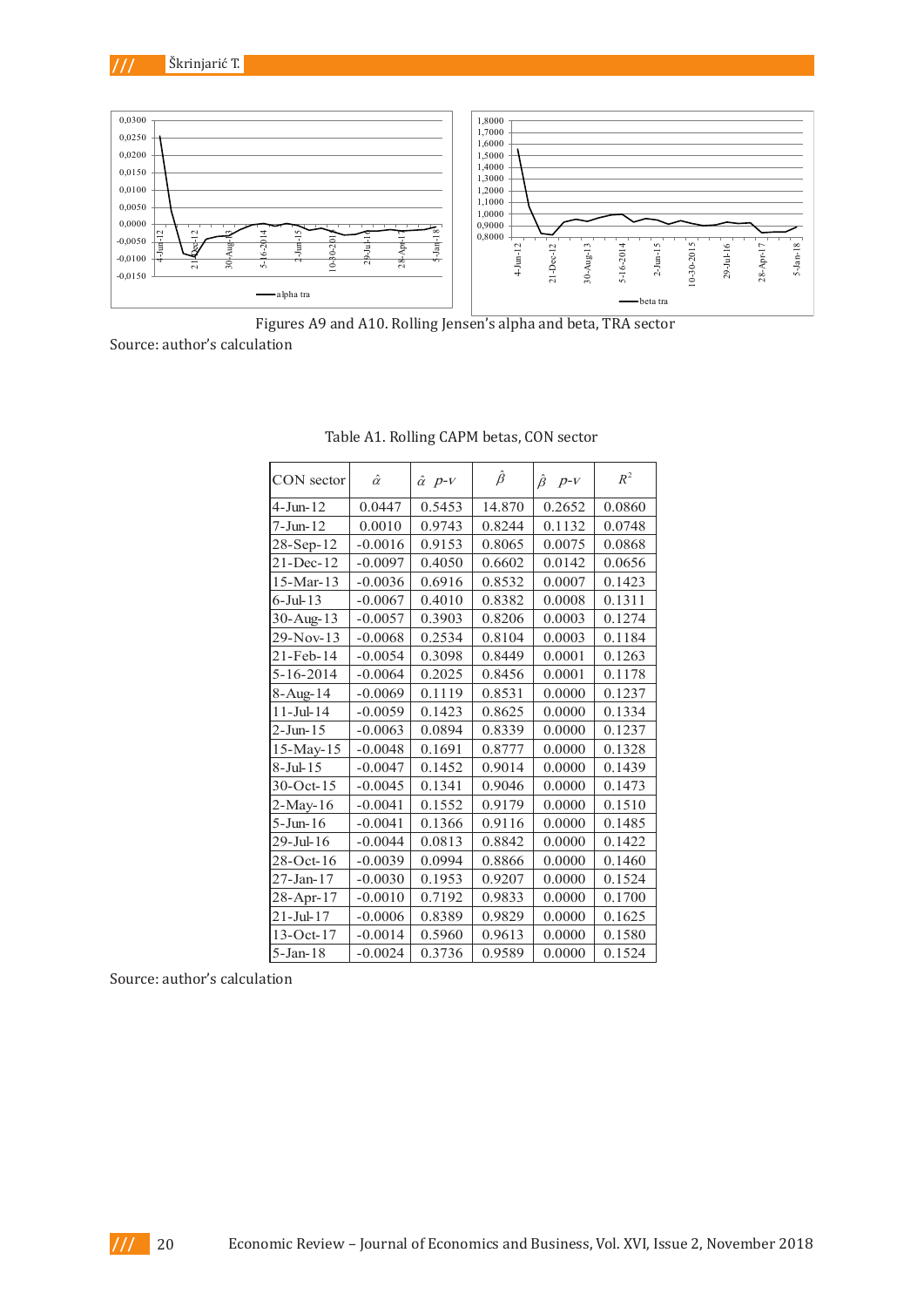| FOOD sector      | $\hat{\alpha}$ | $\hat{\alpha}$ $p$ - $V$ | $\hat{\beta}$ | $\hat{\beta}$<br>$p - V$ | $R^2$  |
|------------------|----------------|--------------------------|---------------|--------------------------|--------|
| $4$ -Jun- $12$   | $-0.0002$      | 0.9912                   | 0.9429        | 0.0083                   | 0.4625 |
| $7 -$ Jun $-12$  | 0.0005         | 0.9688                   | 0.8830        | 0.0024                   | 0.3731 |
| 28-Sep-12        | $-0.0023$      | 0.7165                   | 0.8206        | 0.0000                   | 0.3798 |
| $21 - Dec-12$    | $-0.0040$      | 0.3432                   | 0.7772        | 0.0000                   | 0.3487 |
| 15-Mar-13        | $-0.0016$      | 0.6706                   | 0.8567        | 0.0000                   | 0.4675 |
| $6$ -Jul-13      | $-0.0029$      | 0.3900                   | 0.8358        | 0.0000                   | 0.4508 |
| 30-Aug-13        | $-0.0023$      | 0.3931                   | 0.8399        | 0.0000                   | 0.4610 |
| 29-Nov-13        | $-0.0024$      | 0.3203                   | 0.8380        | 0.0000                   | 0.4589 |
| 21-Feb-14        | $-0.0023$      | 0.2591                   | 0.8426        | 0.0000                   | 0.4675 |
| 5-16-2014        | $-0.0025$      | 0.2246                   | 0.8418        | 0.0000                   | 0.4353 |
| $8 - Aug-14$     | $-0.0022$      | 0.2144                   | 0.8553        | 0.0000                   | 0.4566 |
| $11 -$ Jul- $14$ | $-0.0021$      | 0.1745                   | 0.8496        | 0.0000                   | 0.4658 |
| $2-J$ un- $15$   | $-0.0019$      | 0.1799                   | 0.8530        | 0.0000                   | 0.4671 |
| $15$ -May- $15$  | $-0.0018$      | 0.1650                   | 0.8515        | 0.0000                   | 0.4670 |
| $8$ -Jul-15      | $-0.0022$      | 0.0695                   | 0.8324        | 0.0000                   | 0.4529 |
| $30$ -Oct-15     | $-0.0019$      | 0.0953                   | 0.8397        | 0.0000                   | 0.4607 |
| 2-May-16         | $-0.0018$      | 0.1005                   | 0.8461        | 0.0000                   | 0.4503 |
| $5 -$ Jun $-16$  | $-0.0022$      | 0.0328                   | 0.8299        | 0.0000                   | 0.4480 |
| $29 -$ Jul-16    | $-0.0019$      | 0.0587                   | 0.8462        | 0.0000                   | 0.4578 |
| $28$ -Oct-16     | $-0.0014$      | 0.1585                   | 0.8649        | 0.0000                   | 0.4662 |
| 27-Jan-17        | $-0.0018$      | 0.0731                   | 0.8496        | 0.0000                   | 0.4597 |
| 28-Apr-17        | $-0.0028$      | 0.0281                   | 0.9244        | 0.0000                   | 0.3957 |
| $21 -$ Jul- $17$ | $-0.0028$      | 0.0149                   | 0.9177        | 0.0000                   | 0.3893 |
| $13-Oct-17$      | $-0.0026$      | 0.0176                   | 0.9191        | 0.0000                   | 0.3908 |
| $5-$ Jan $-18$   | $-0.0026$      | 0.0136                   | 0.9137        | 0.0000                   | 0.3915 |

Table A2. Rolling CAPM betas, FOOD sector Table A2: Rolling CAPM betas, FOOD sector

Source: author's calculation Source: author's calculation

| TUR sector       | $\hat{\alpha}$ | $\hat{\alpha}$ $p$ - $V$ | $\hat{\beta}$ | $\hat{\beta}$<br>$p - V$ | $R^2$  |
|------------------|----------------|--------------------------|---------------|--------------------------|--------|
| $4-J$ un- $12$   | $-0.0234$      | 0.4432                   | 0.0698        | 0.9051                   | 0.0011 |
| $7 - Jun - 12$   | $-0.0095$      | 0.3525                   | 0.5325        | 0.0201                   | 0.1440 |
| $28 - Sep-12$    | $-0.0065$      | 0.2210                   | 0.5687        | 0.0019                   | 0.1783 |
| 21-Dec-12        | $-0.0043$      | 0.2313                   | 0.5999        | 0.0002                   | 0.2227 |
| 15-Mar-13        | 0.0020         | 0.6809                   | 0.7893        | 0.0000                   | 0.3840 |
| $6$ -Jul-13      | 0.0013         | 0.7557                   | 0.7795        | 0.0000                   | 0.3817 |
| 30-Aug-13        | 0.0029         | 0.4085                   | 0.7900        | 0.0000                   | 0.3838 |
| 29-Nov-13        | 0.0026         | 0.4152                   | 0.7862        | 0.0000                   | 0.3740 |
| 21-Feb-14        | 0.0050         | 0.1658                   | 0.8506        | 0.0000                   | 0.3079 |
| $5 - 16 - 2014$  | 0.0066         | 0.0510                   | 0.8823        | 0.0000                   | 0.3065 |
| 8-Aug-14         | 0.0086         | 0.0051                   | 0.9271        | 0.0000                   | 0.3275 |
| $11 -$ Jul- $14$ | 0.0072         | 0.0186                   | 0.8974        | 0.0000                   | 0.3097 |
| $2-J$ un- $15$   | 0.0069         | 0.0157                   | 0.9032        | 0.0000                   | 0.3028 |
| $15$ -May-15     | 0.0065         | 0.0154                   | 0.8835        | 0.0000                   | 0.2813 |
| $8$ -Jul-15      | 0.0062         | 0.0098                   | 0.8791        | 0.0000                   | 0.2864 |
| $30$ -Oct-15     | 0.0065         | 0.0043                   | 0.8856        | 0.0000                   | 0.2892 |
| $2-May-16$       | 0.0061         | 0.0055                   | 0.8762        | 0.0000                   | 0.2819 |
| $5 - Jun-16$     | 0.0052         | 0.0147                   | 0.8401        | 0.0000                   | 0.2711 |
| 29-Jul-16        | 0.0056         | 0.0068                   | 0.8697        | 0.0000                   | 0.2836 |
| $28$ -Oct-16     | 0.0050         | 0.0089                   | 0.8449        | 0.0000                   | 0.2817 |
| 27-Jan-17        | 0.0050         | 0.0049                   | 0.8542        | 0.0000                   | 0.2920 |
| 28-Apr-17        | 0.0050         | 0.0034                   | 0.8289        | 0.0000                   | 0.2916 |
| $21 -$ Jul- $17$ | 0.0051         | 0.0022                   | 0.8339        | 0.0000                   | 0.2909 |
| $13-Oct-17$      | 0.0047         | 0.0033                   | 0.8181        | 0.0000                   | 0.2856 |
| $5-$ Jan $-18$   | 0.0040         | 0.0121                   | 0.7874        | 0.0000                   | 0.2694 |

## Table A3. Rolling CAPM betas, TUR sector Table A3: Rolling CAPM betas, TUR sector

Source: author's calculation Source: author's calculation